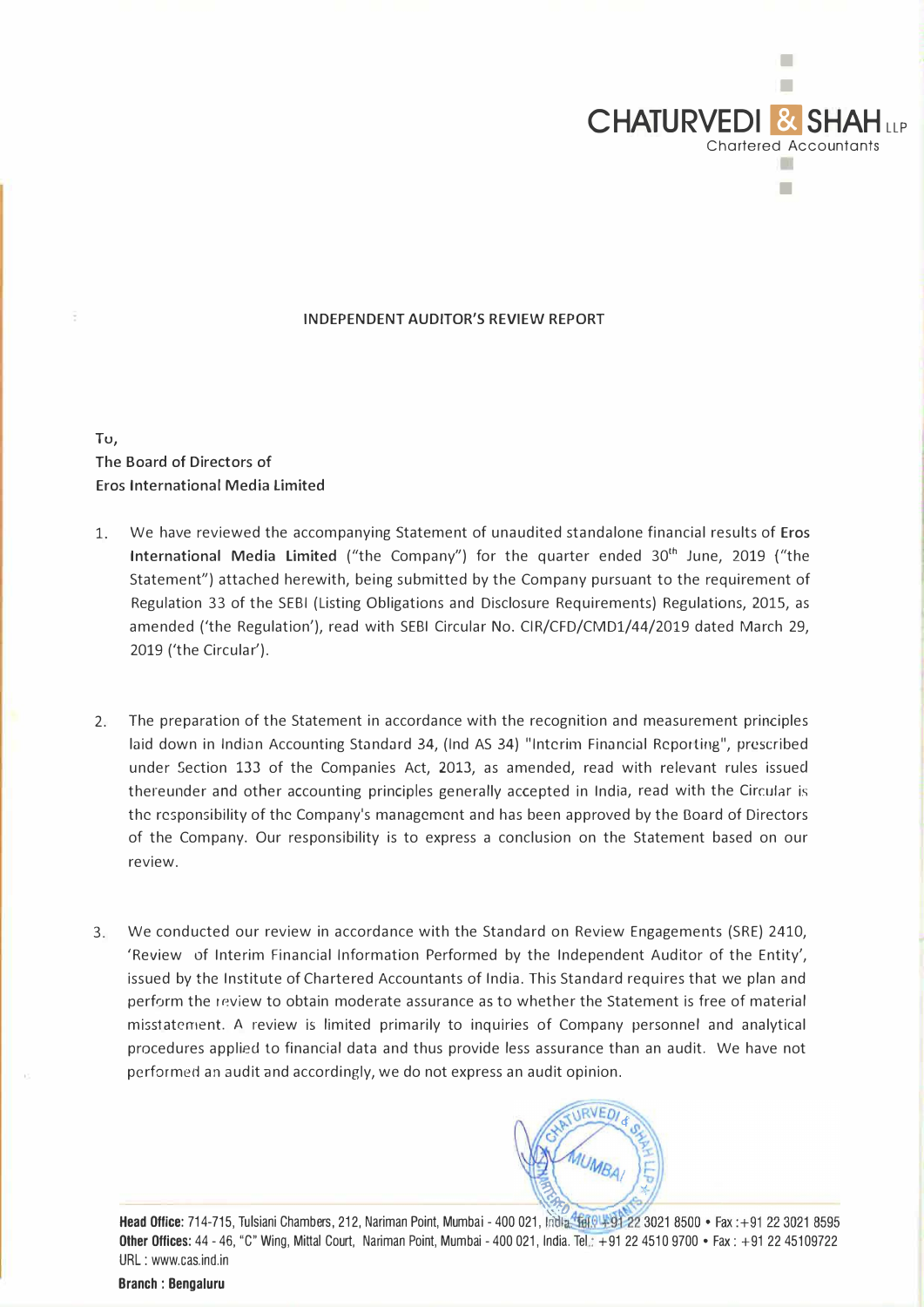

4. Based on our review conducted as stated above, nothing has come to our attention that causes us to believe that the accompanying Statement, prepared in accordance with the recognition and measurement principle5 laid down in applicable Indian Accounting Standards('lnd AS') specifies under Section 133 of the Companies Act, 2013, as amended, read with relevant rules issued thereunder and other accounting practices and policies has not disclosed the information required to be disclosed in terms of the Regulation, read with the Circular, including the manner in which it is to be disclosed, or that it contains any material misstatement.



**For Chaturvedi & Shah LLP** Chartcred Accountants FRN: 101720W/ W100355

publichter

300 million 19

5.6.1

**Jignesh Mehta**  Partner Membership No.: 102749 UDIN: 19102749AAABTV6941

ville group for the  $17 - 16 = -21.56$  $\sim$ and the state of a televisi kalika **CONTRACTOR** the company  $\label{eq:3.1} \langle \Psi_{\mathcal{B}} \rangle_{\mathcal{B}} = \frac{1}{2} \left( \frac{\partial \Psi_{\mathcal{B}}}{\partial \nu} \right) \qquad \frac{1}{2} \quad .$ E. Assembly R. R. R. Lewis - ;, ." • • • - • I

Head Office: 714-715, Tulsiani Chambers, 212, Nariman Point, Mumbai - 400 021, India. Tel.: +91 22 3021 8500 • Fax : +91 22 3021 8595 Other Offices: 44 - 46, "C" Wing, Mittal Court, Nariman Point, Mumbai - 400 021, India. Tel.: +91 22 4510 9700 • Fax: +91 22 45109722 URL : www.cas.ind.in

Place: Mumbai Date: 12<sup>th</sup> August, 2019

 $\sqrt{2}$ 

ن لار

Branch : Bengaluru